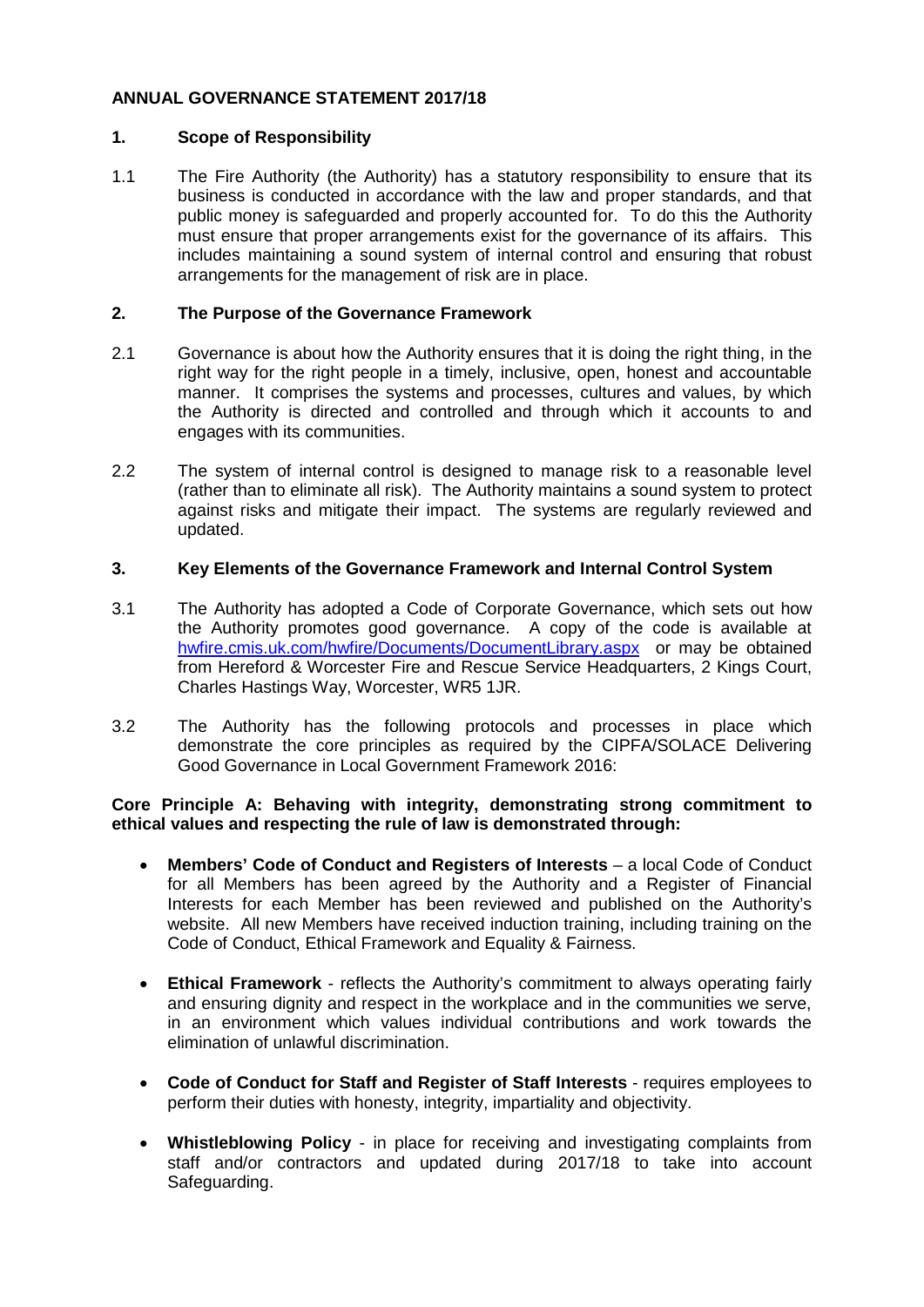- **Complaints Systems** in place for receiving and investigating complaints from the public. A procedure is also in place for complaints relating to alleged breaches of the Code of Conduct by Members.
- **Anti-Fraud, Bribery and Corruption Policy** the Authority has a zero tolerance approach to fraud, bribery and corruption, whether it is attempted from inside or outside the organisation.
- **Monitoring Officer** provides advice on the scope of the powers and responsibilities of the Authority. The Monitoring Officer has a statutory duty to ensure lawfulness and fairness of decision making and also to receive allegations of breaches of the Code of Conduct by Authority Members. The Head of Legal Services acts as the Authority's Monitoring Officer and is governed by the professional standards set by the Solicitors' Regulation Authority.

# **Core Principle B: Ensuring openness and comprehensive stakeholder engagement demonstrated through:**

- **Consultation Processes –** used effectively to consult staff and stakeholders in 2017/18 about proposed new crewing arrangements.
- **Public Participation at Authority meetings** members of the public can raise any topic at full Authority meetings as long as it is relevant to the duties and power of the Fire Authority.
- **Fire Station Open Days and public events** facilitates engagement with the public with regards to the services we provide.
- **Active engagement with partners** the Authority is represented on Local Strategic Partnerships, the Safer Roads Partnership and local Community Safety Partnerships. The Authority has also worked closely with West Mercia Police with regards to sharing buildings, such as the Operational Command Centre and moving its headquarters to Hindlip Park (West Mercia Police HQ), and is actively exploring opportunities for an alliance with Shropshire Fire and Rescue Service.

## **Core Principle C: Defining outcomes in terms of sustainable economic, social and environmental benefits demonstrated through:**

- **Fire Authority Annual Report 2017/18** (Corporate Plan) incorporates the annual performance of the Authority, the future outlook and objectives for the forthcoming year.
- **Community Risk Management Plan 2014-2020** sets out how we will deliver sustainable services for our communities.
- **2020 Vision Programme –** a programme of major projects identified as being critical to the success of the organisation because they ensure its on-going resilience in the coming years. The projects in the programme include new fire stations, the roll out of vital new technology upgrades as part of national projects, and pivotal work with local partner organisations.
- **Fleet Strategy 2016-2021 –** provides a structured approach to vehicle management that ensures the Authority continues to provide and maintain an effective fleet of vehicles to ensure that staff can undertake their jobs effectively.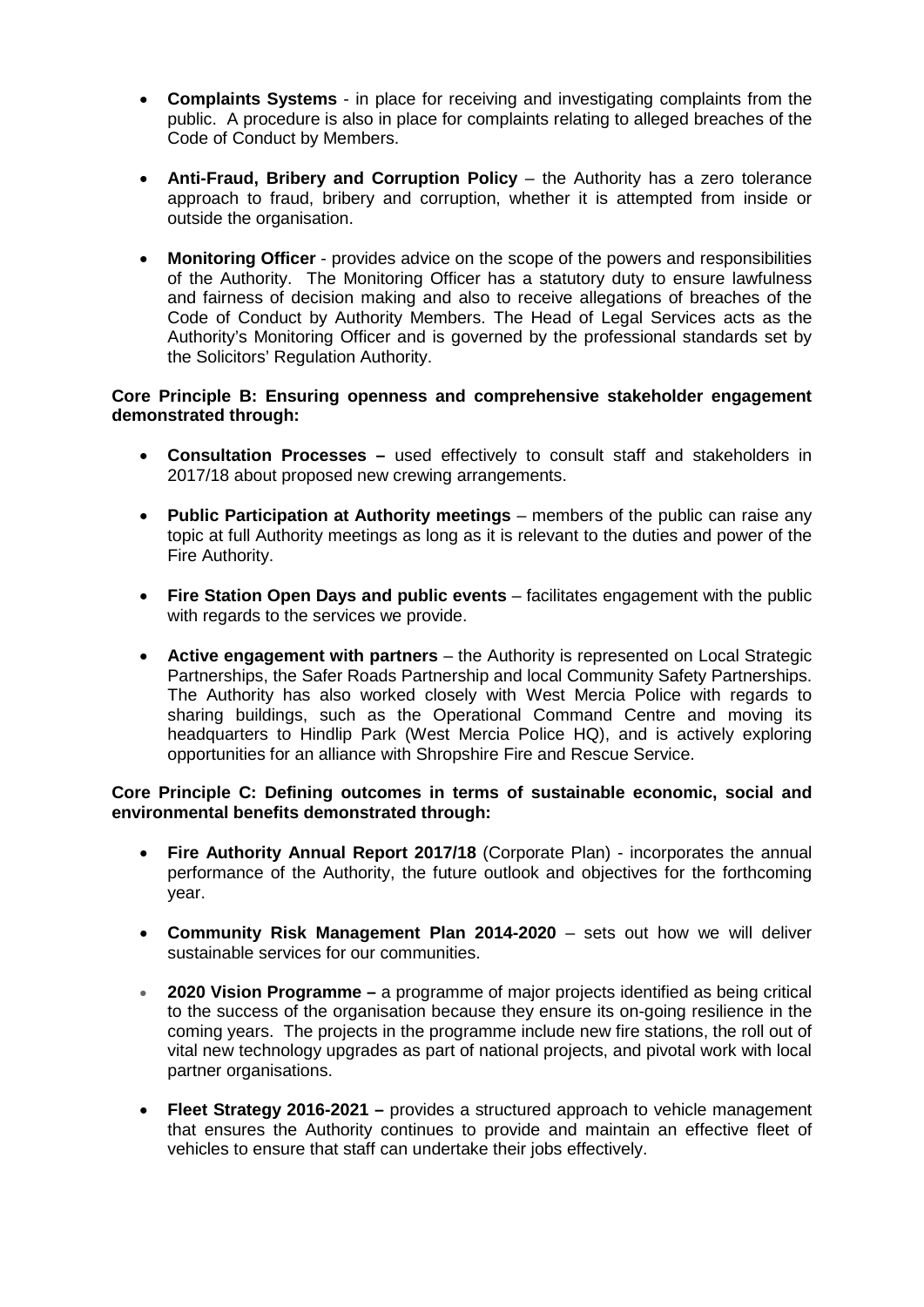# **Core Principle D: Determining the interventions necessary to optimise the achievement of the intended outcomes demonstrated through:**

- **Performance Management Framework** a comprehensive set of key performance indicators measures the quality of service for users. Performance is monitored on a quarterly basis by the Authority's Policy & Resources Committee and Senior Management Board to ensure that services are delivered in accordance with the Authority's objectives and best use of resources.
- **Medium Term Financial Plan -** sets out the resources needed to deliver services.
- **Strategic Risk Register** identifies controls to mitigate inherent identified risks and is monitored on an on-going basis with exception reporting to the Senior Management Board and to the Audit & Standards Committee.
- **Departmental Risk Registers** reviewed by managers on a quarterly basis.

## **Core Principle E: Developing the entity's capacity, including the capability of its leadership and the individuals within it demonstrated through:**

- **Constitution** defines the roles and responsibilities of the Authority, Committees, Members and Officers and the protocols to be followed.
- **Member Development Strategy 2017-2020** includes an induction for new Members and an annual training programme to provide opportunities for all Members to develop fire-specific knowledge.
- **Senior Management Board (SMB) –** involves all Principal Officers and Heads of Service in supporting the Chief Fire Officer to lead the Service.
- People Strategy 2017-2020 aims to support the workforce to become more resilient and diverse, to develop their skills and maximise their wellbeing at work
- **Staff Development Process** Individual Performance and Development Reviews in place for all staff to enable personal objectives to be set which contribute to the overall aims of the Authority. Competency training records and a course management system are also in place.

## **Core Principle F: Managing risks and performance through robust internal control and strong public financial management demonstrated through:**

- **Audit & Standards Committee** reviews arrangements for identifying and managing the Authority's business risks and the approval of policies in respect of the Authority's governance framework.
- **Chief Financial Officer (Treasurer)** ensures the sound administration of the financial affairs of the Authority, as required by the statutory duties associated with s.151 of the Local Government Act 1972, the Local Government Finance Act 1988 and the Accounts and Audit Regulations 2015. The Chief Financial Officer is also governed by professional standards set by CIPFA.
- **Risk Management Strategy** ensures that the Authority identifies strategic risks and applies the most cost effective control mechanisms to manage those risks.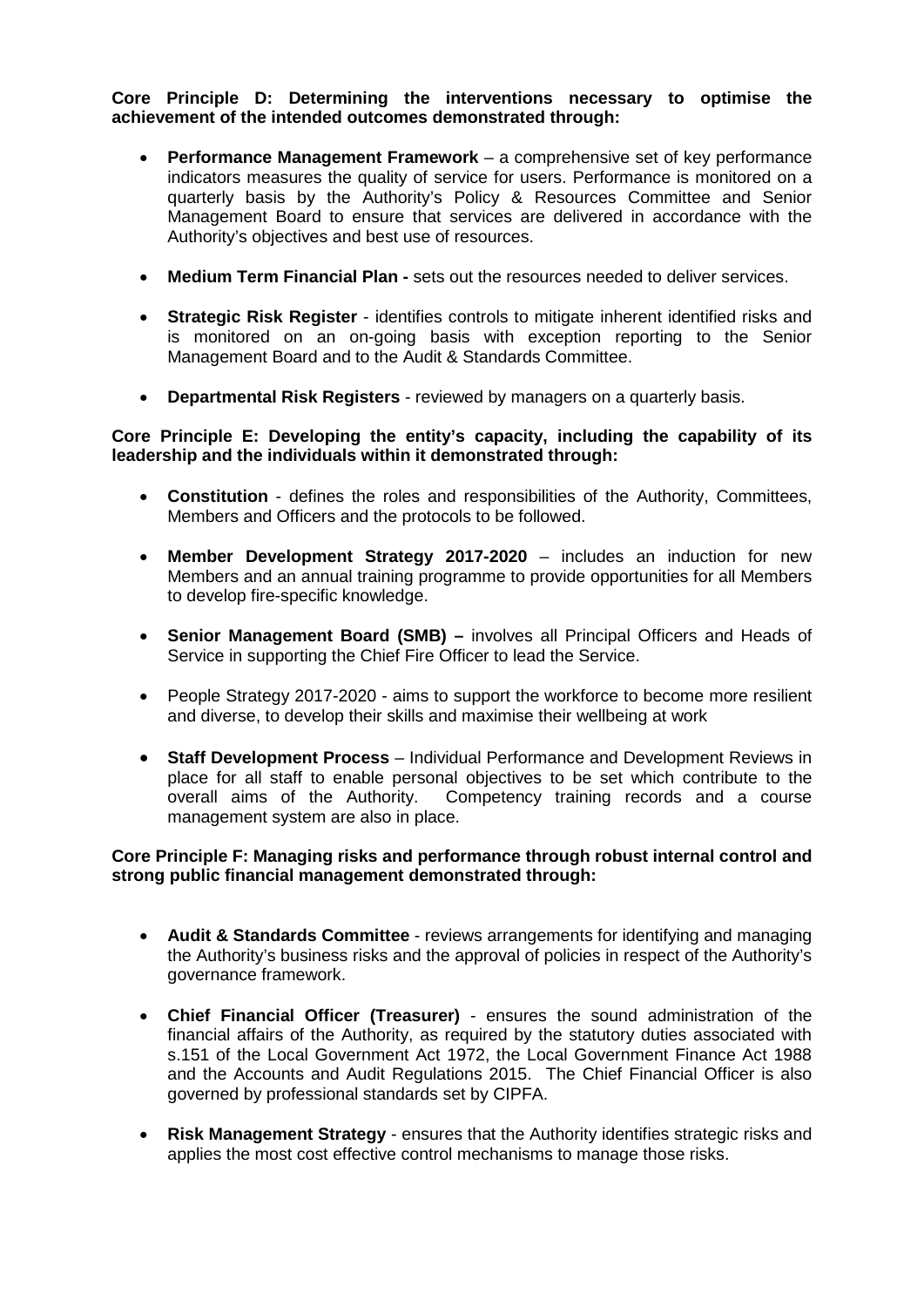• **Business Continuity Plan** - to ensure the Authority is resilient to interruptions which have the potential to adversely affect the delivery of core functions.

## **Core Principle G: Implementing good practices in transparency, reporting and audit to deliver effective accountability demonstrated through:**

- **Transparency Information** published on the website in accordance with the Local Government Transparency Code to promote openness and accountability through reporting on local decision making, public spending and democratic processes.
- **Agendas, minutes and decisions** published on the website and includes the rationale and considerations on which decisions are based.
- **Internal Auditors** Worcestershire Internal Audit Shared Service Audit Team provides the internal audit function for the Authority and reports quarterly to the Audit & Standards Committee.
- **External Auditors**  Grant Thornton UK LLP provides the external audit services to the Authority and reports regularly to the Audit & Standards Committee.
- **Annual Assurance Statement** provides staff, partners and local communities with an assurance that the Authority is doing everything it can to keep them safe and that it is providing value for money.

## **4. Review of Effectiveness**

- 4.1 The Authority has prepared the Annual Governance Statement in accordance with the "Delivering Good Governance in Local Government Framework 2016" published by CIPFA/SOLACE. As part of the process the Audit & Standards Committee has considered the self-assessment review of its corporate governance arrangements against the CIPFA/SOLACE framework to ensure that the Authority's governance arrangements are working correctly and are relevant to the current environment.
- 4.2 The Authority is satisfied that its financial management arrangements conform with the governance requirements of the CIPFA Statement of the Role of the Chief Financial Officer in Local Government. In addition, the key financial systems are continually reviewed by the Internal Auditor. There were no major weaknesses identified in the 2017/18 financial year.
- 4.3 Budget Monitoring reports have been presented to the Policy and Resources Committee throughout the financial year and have shown that the Authority's finances are well controlled and that the resultant under spending is part of a planned response to known future budget constraints. The Authority is working on some longer term schemes to ensure a recurrent budget over time.
- 4.4 The Chief Financial Officer and the Monitoring Officer have provided assurances on their respective areas of statutory responsibility. All Members of the Senior Management Board have also provided assurances on their areas of responsibility.